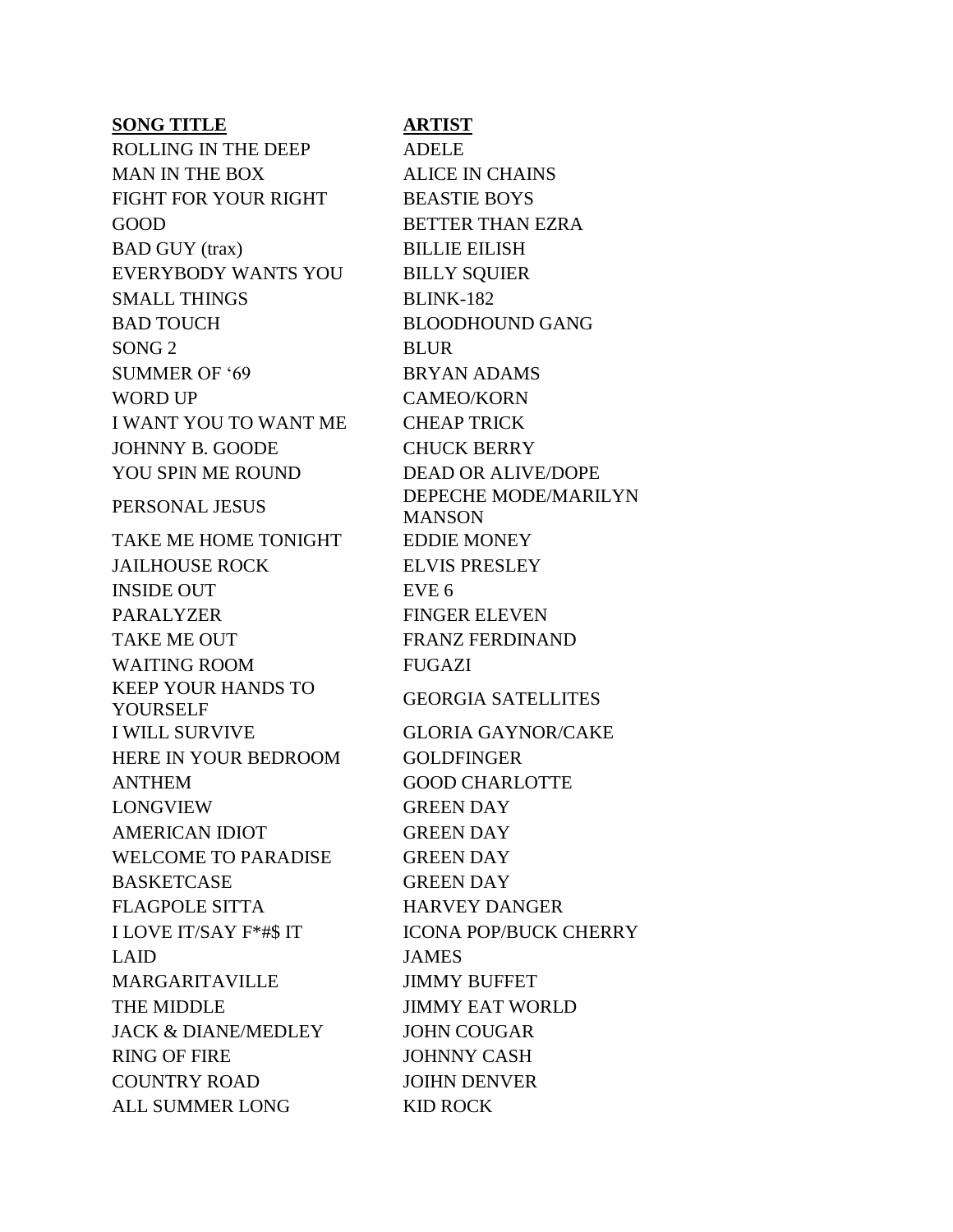| <b>ROCK 'N ROLL ALL NITE</b>           | <b>KISS</b>                |
|----------------------------------------|----------------------------|
| <b>HOW MANY MORE TIMES</b>             | <b>LED ZEPPELIN</b>        |
| <b>OLD TOWN ROAD</b>                   | LIL NAS X                  |
| <b>BLEED IT OUT</b>                    | <b>LINKIN PARK</b>         |
| MY OWN WORST ENEMY                     | <b>LIT</b>                 |
| <b>ROYALS</b>                          | <b>LORDE</b>               |
| <b>RUDE</b>                            | MAGIC!                     |
| <b>ENTER SANDMAN</b>                   | <b>METALLICA</b>           |
| <b>KIDS IN AMERICA</b>                 | <b>MXPX</b>                |
| <b>TEENAGERS/MEDLEY</b>                | MY CHEMICAL ROMANACE       |
| <b>99 RED BALLOONS</b>                 | NENA/GOLDFINGER            |
| <b>BLUE MONDAY</b>                     | NEW ORDER/ORGY             |
| <b>HEAD LIKE A HOLE</b>                | <b>NINE INCH NAILS</b>     |
| <b>RAPE ME</b>                         | <b>NIRVANA</b>             |
| <b>JEREMY</b>                          | PEARL JAM                  |
| <b>EVEN FLOW</b>                       | PEARL JAM                  |
| <b>JEREMY</b>                          | PEARL JAM                  |
| ANOTHER BRICK IN THE WALL PINKL FLOYD  |                            |
| <b>PEACHES</b>                         | PRESIDENTS OF THE USA      |
| <b>LUMP</b>                            | PRESIDENTS OF THE USA      |
| <b>SHE HATES ME</b>                    | <b>PUDDLE OF MUDD</b>      |
| <b>END OF THE WORLD</b>                | R.E.M.                     |
| THE ONE I LOVE                         | R.E.M.                     |
| <b>CREEP</b>                           | <b>RADIOHEAD</b>           |
| <b>KILLING IN THE NAME</b>             | RAGE AGAINST THE MACHINE   |
| <b>TIMEBOMB</b>                        | <b>RANCID</b>              |
| <b>JESSIE'S GIRL</b>                   | <b>RICK SPRINGFIELD</b>    |
| NOTHING COMPARES 2 U                   | <b>SINEAD O'CONNOR</b>     |
| <b>CHASING CARS</b>                    | <b>SNOW PATROL</b>         |
| <b>BAD LUCK</b>                        | <b>SOCIAL DISTORTION</b>   |
| <b>TAINTD LOVE/MEDLEY</b>              | SOFT CELL/MARILYN MANSON   |
| <b>JOKER</b>                           | <b>STEVE MILLER BAND</b>   |
| <b>INTERSTATE LOVE SONG</b>            | <b>STONE TEMPLE PILOTS</b> |
| <b>SEX TYPE THING</b>                  | <b>STONE TEMPLE PILOTS</b> |
| <b>WHAT I GOT/MEDLEY</b>               | <b>SUBLIME</b>             |
| <b>SANTERIA</b>                        | <b>SUBLIME</b>             |
| <b>FLY</b>                             | <b>SUGAR RAY</b>           |
| <b>MAMA</b>                            | THE CGLORIOUS SONS         |
| <b>SHOULD I STAY OR SHOULD I</b><br>GO | THE CLASH                  |